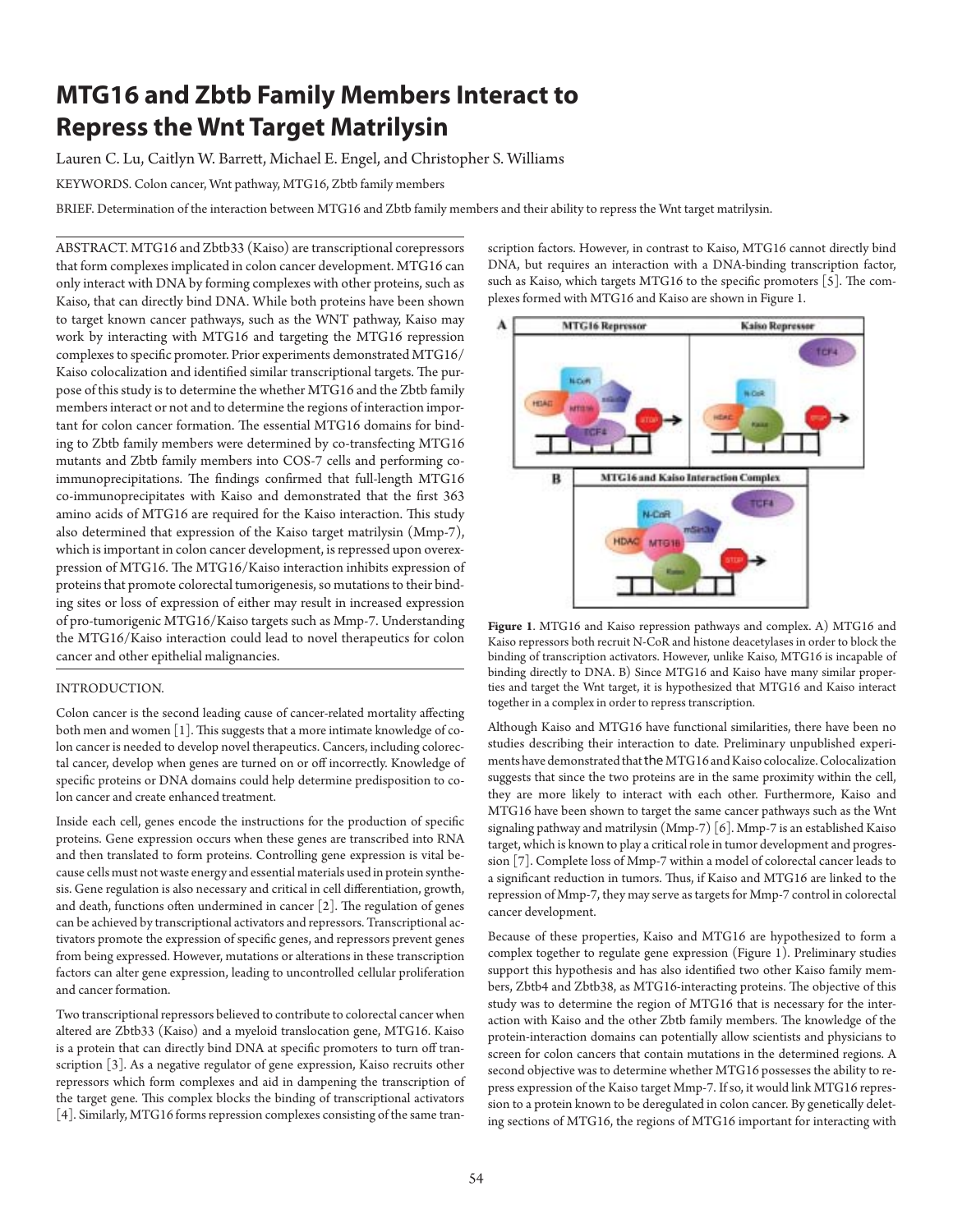Kaiso are determined. This information will help determine how mutations in these proteins could lead to the development of colorectal carcinoma. Thus, it could also provide the ability to modify the region of interaction between the two proteins and it would be essential in colon cancer repression, which could potentially produce novel therapeutics.

## MATERIALS AND METHODS.

# *Cloning.*

In order to successfully see the overexpression of the Zbtb family members in the COS-7 cells, entry clones, which contain the digested DNA fragment of the Zbtb family member and an entry vector, were cloned into a triple flag tagged destination vector. A triple flag tagged destination vector is a plasmid containing a polypeptide protein tag used to separate overexpression of certain proteins in a number of assays requiring recognition by an antibody such as coimmunoprecipitation. The protein tag is attached to the protein of interest upon translation. Refer to the supplemental methods for the cloning method utilized. The plasmid DNA for the clones was purified according to manufacturer's protocol using the Qiagen Maxiprep kit. MTG16 constructs that are myc tagged were provided by a collaborating research laboratory (Engel).

### *Cell Culture.*

COS-7 cells, which derived from monkey kidney epithelium, were maintained in DMEM media supplemented with Fetal Bovine Serum (FBS) and Penicillin/ Streptomycin (P/S). Cells were grown in 100mm dishes in a 37°C incubator and were split at 80% confluency.

#### *Transfection.*

Zbtb family members and full-length MTG16 or truncated mutants were overexpressed exogenously using Superfect transfection reagent according to manufacturer's protocol. Figure S1 shows the MTG16 constructs with the wild type or full-length constructs con containing all 620 amino acids, Δ5C containing amino acids 1-371, Δ7N containing amino acids 364-620, and ΔNHR2, which is missing 365-402 from the full length MTG16. Kaiso, already cloned into an expression vector, was co-transfected. Co-transfection methods are found in the supplementary methods section.

#### *Retroviral Transfection.*

Zbtb4 and Zbtb38 within the LZRS-3xFlag-GW-Stop-IRES-Neo retroviral vector were transfected into the packaging cell line GP2-293, which produces virus capable of infecting COS-7 cells. The method used to perform the retroviral transfection can be found in the supplementary methods section.

## *Co*-*immunoprecipitation.*

Co-immunoprecipitation was performed in order to determine if the Zbtb family members and MTG16 are indeed bound to each other. Furthermore, it allowed for isolation of the complex containing the two interacting proteins. The COS-7 cells that were lysated, post-transfection, were co-immunoprecipated following the methods in the supplementary methods section.

## *Western Blotting.*

Samples were run on a 10% SDS-PAGE gel, transferred onto a nitrocellulose membrane, and blocked at room temperature for an hour using Odyssey blocking buffer (Li-Cor). Proteins were then visualized using methods referring to the supplementary methods section. The blot was then analyzed using the Odyssey system, which uses near-infrared (NIR) fluorescence detection.

## *Real-Time Polymerase Chain Reaction.*

Real-time polymerase chain reaction was performed to amplify and quantify the RNA of Mmp-7 with the overexpression of both MTG16 and Kaiso. RNA was isolated from cells using the RNEasy MiniKit (Qiagen). Taqman real-time polymerase chain reaction (qRT-PCR) using Mmp7 and GAPDH specific primers was performed in triplicate according to manufacturer's protocol. Foldchange analysis was performed using the ∆∆Ct method.

#### RESULTS.



**Figure 2.** MTG16 requires the first 363 amino acids to interact with Zbtb33. (A) Overexpression of MTG16 and Zbtb33 from transfection is shown to have been successful on the immunoblot. (B) The co-immunoprecipitation shows success in transfection of Zbtb33 into the cells.  $(C)$  The immunoblot shows that the N terminal, which is the first 363 amino acids, is needed for the binding of MTG16 and Zbtb33.

#### *MTG16 and Kaiso/Zbtb33 Interaction Domain.*

Since both MTG16 and Kaiso (Zbtb33) exist in low quantities in cells, transfections of the two proteins were performed in order to better visualize the effect of mutated MTG16 constructs. An immunoblot established the overexpression of the protein, MTG16, in the transfected COS-7 cells (Figure 1A). Kaiso was also identified in all co-transfected cells as demonstrated by Western blot (Figure 1B). Finally, an immunoprecipitation was performed to determine the region of MTG16 that is necessary for the MTG16/Kaiso interaction. After probing and using antibodies to detect Zbtb33, binding was observed between all the MTG16 mutants and Zbtb33 except for MTG16 Δ7N, which lacks the first 363 amino acids (Figure 1C). The empty negative control lane shows that there was no contamination in the experiment.

## *MTG16 and Zbtb4 Interaction Domain.*

In order to determine the region of MTG16 that is required to bind to Zbtb4, the MTG16 mutants and Zbtb4 were co-transfected into COS-7 cells. A Western blot using myc antibodies was performed for the corresponding MTG16 construct and analyzed to determine whether the proteins were successfully overexpressed. The immunoblot establishes the overexpression of the MTG16 mutants in the transfected COS-7 cells (Figure S2A). Zbtb4 was also identified in the cells as demonstrated by Western blot using the flag-tagged antibody. As shown, Zbtb4 was present in all of the combinations of constructs (Figure S2B). Finally, immunoprecipitation with myc antibody was analyzed and blotted for Zbtb4. Binding was shown to be maintained between all the MTG16 mutants and Zbtb4 (Figure S2C).